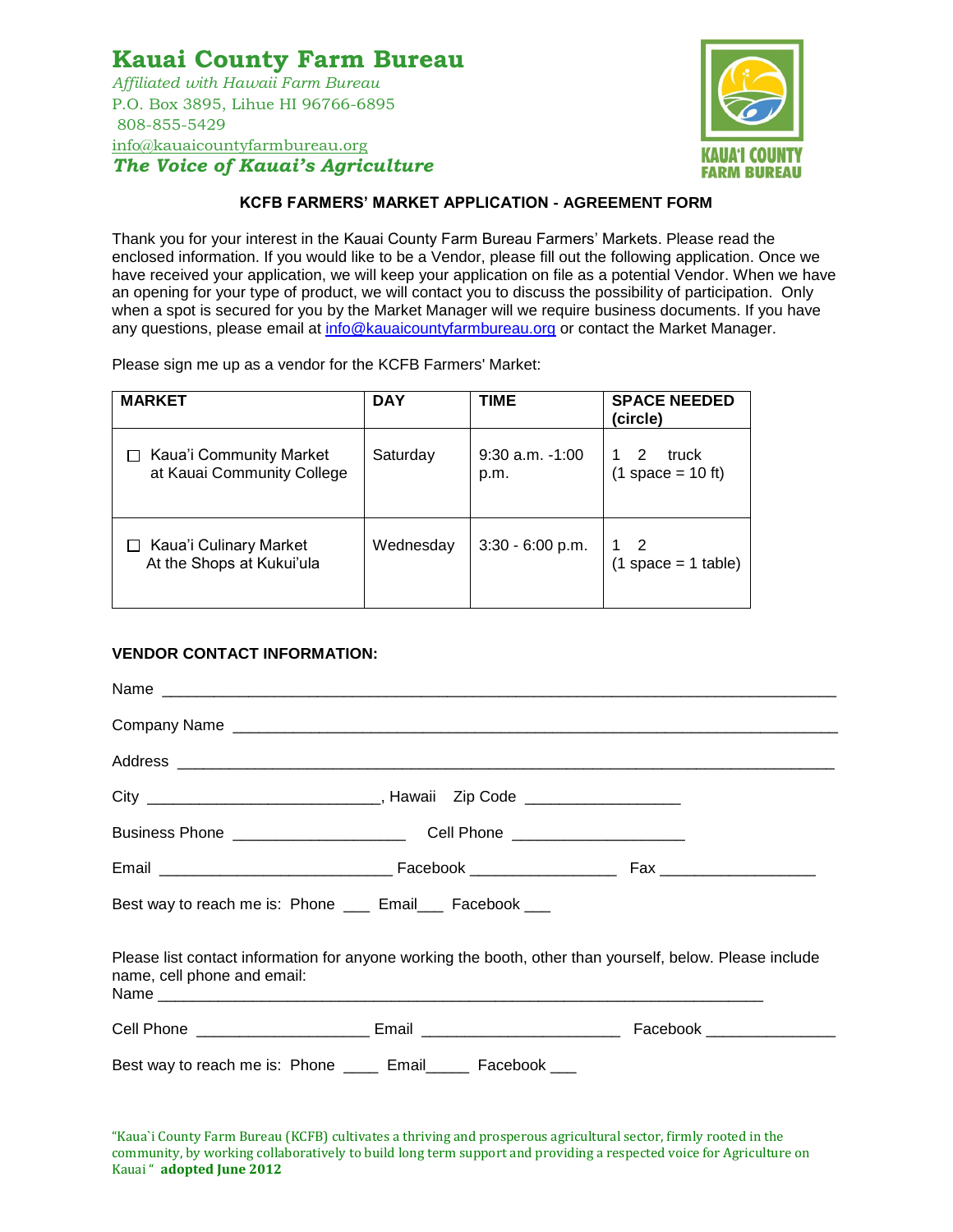## **Kauai County Farm Bureau**

*Affiliated with Hawaii Farm Bureau* P.O. Box 3895, Lihue HI 96766-6895 808-855-5429 [info@kauaicountyfarmbureau.org](mailto:info@kauaicountyfarmbureau.org) *The Voice of Kauai's Agriculture*



**Business Type:** Check all that apply: (use additional sheet if necessary)

□ Fruits/vegetables—complete crop plan below

Dairy: specify products \_\_\_\_\_\_\_\_\_\_\_\_\_\_\_\_\_\_\_\_\_\_\_\_\_\_\_\_\_\_\_\_\_\_\_\_\_\_\_\_\_\_\_\_\_\_\_\_\_\_\_\_\_\_\_\_\_

 $\Box$  Fish: specify products  $\Box$ 

 $\square$  Meat: specify

 $\Box$  Honey products: specify products

Baked goods: specify products

Prepared foods: specify products \_\_\_\_\_\_\_\_\_\_\_\_\_\_\_\_\_\_\_\_\_\_\_\_\_\_\_\_\_\_\_\_\_\_\_\_\_\_\_\_\_\_\_\_\_\_\_\_\_\_\_\_\_\_\_

 $\square$  Value added: specify products \_\_\_\_\_\_

 $\Box$  Nursery products: circle product types—annuals, perennials, vegetable/herb plants, nursery stock  $\Box$  Eggs

□ Herbs (dried or fresh-cut)

 $\Box$  Other  $\Box$ 

**Farmer Crop Plan** Indicate crops grown that you plan to sell at the KCFB Farmers Markets, including acreage of each item. Please identify the grower and contact for any crops you do not personally grow.

\_\_\_\_\_\_\_\_\_\_\_\_\_\_\_\_\_\_\_\_\_\_\_\_\_\_\_\_\_\_\_\_\_\_\_\_\_\_\_\_\_\_ \_\_\_\_\_\_\_\_\_\_\_\_\_\_\_\_\_\_\_\_\_\_\_\_\_\_\_\_\_\_\_\_\_\_\_\_\_

\_\_\_\_\_\_\_\_\_\_\_\_\_\_\_\_\_\_\_\_\_\_\_\_\_\_\_\_\_\_\_\_\_\_\_\_\_\_\_\_\_\_ \_\_\_\_\_\_\_\_\_\_\_\_\_\_\_\_\_\_\_\_\_\_\_\_\_\_\_\_\_\_\_\_\_\_\_\_\_

\_\_\_\_\_\_\_\_\_\_\_\_\_\_\_\_\_\_\_\_\_\_\_\_\_\_\_\_\_\_\_\_\_\_\_\_\_\_\_\_\_\_ \_\_\_\_\_\_\_\_\_\_\_\_\_\_\_\_\_\_\_\_\_\_\_\_\_\_\_\_\_\_\_\_\_\_\_\_\_

\_\_\_\_\_\_\_\_\_\_\_\_\_\_\_\_\_\_\_\_\_\_\_\_\_\_\_\_\_\_\_\_\_\_\_\_\_\_\_\_\_\_ \_\_\_\_\_\_\_\_\_\_\_\_\_\_\_\_\_\_\_\_\_\_\_\_\_\_\_\_\_\_\_\_\_\_\_\_\_

\_\_\_\_\_\_\_\_\_\_\_\_\_\_\_\_\_\_\_\_\_\_\_\_\_\_\_\_\_\_\_\_\_\_\_\_\_\_\_\_\_\_ \_\_\_\_\_\_\_\_\_\_\_\_\_\_\_\_\_\_\_\_\_\_\_\_\_\_\_\_\_\_\_\_\_\_\_\_\_

Crop Acreage

**Value Added Products** Additional value-added products you plan to sell, as allowed by the KCFB Farmers' Markets' rules and regulations: (Identify which locally sourced ingredients you will use and local farm supplier)

\_\_\_\_\_\_\_\_\_\_\_\_\_\_\_\_\_\_\_\_\_\_\_\_\_\_\_\_\_\_\_\_\_\_\_\_\_\_\_\_\_\_\_\_\_\_\_\_\_\_\_\_\_\_\_\_\_\_\_\_\_\_\_\_\_\_\_\_\_\_\_\_\_\_\_\_\_\_\_\_\_\_\_\_

\_\_\_\_\_\_\_\_\_\_\_\_\_\_\_\_\_\_\_\_\_\_\_\_\_\_\_\_\_\_\_\_\_\_\_\_\_\_\_\_\_\_\_\_\_\_\_\_\_\_\_\_\_\_\_\_\_\_\_\_\_\_\_\_\_\_\_\_\_\_\_\_\_\_\_\_\_\_\_\_\_\_\_\_

\_\_\_\_\_\_\_\_\_\_\_\_\_\_\_\_\_\_\_\_\_\_\_\_\_\_\_\_\_\_\_\_\_\_\_\_\_\_\_\_\_\_\_\_\_\_\_\_\_\_\_\_\_\_\_\_\_\_\_\_\_\_\_\_\_\_\_\_\_\_\_\_\_\_\_\_\_\_\_\_\_\_\_\_

#### **Farm & Kitchen Inspections:**

KCFB reserves the right to do spot visits including farm & kitchen inspections to assure that the products sold are in compliance with the KCFB Farmers' Markets' rules and regulations.

Directions to your farm:

Commercial Kitchen location and contact number for verification: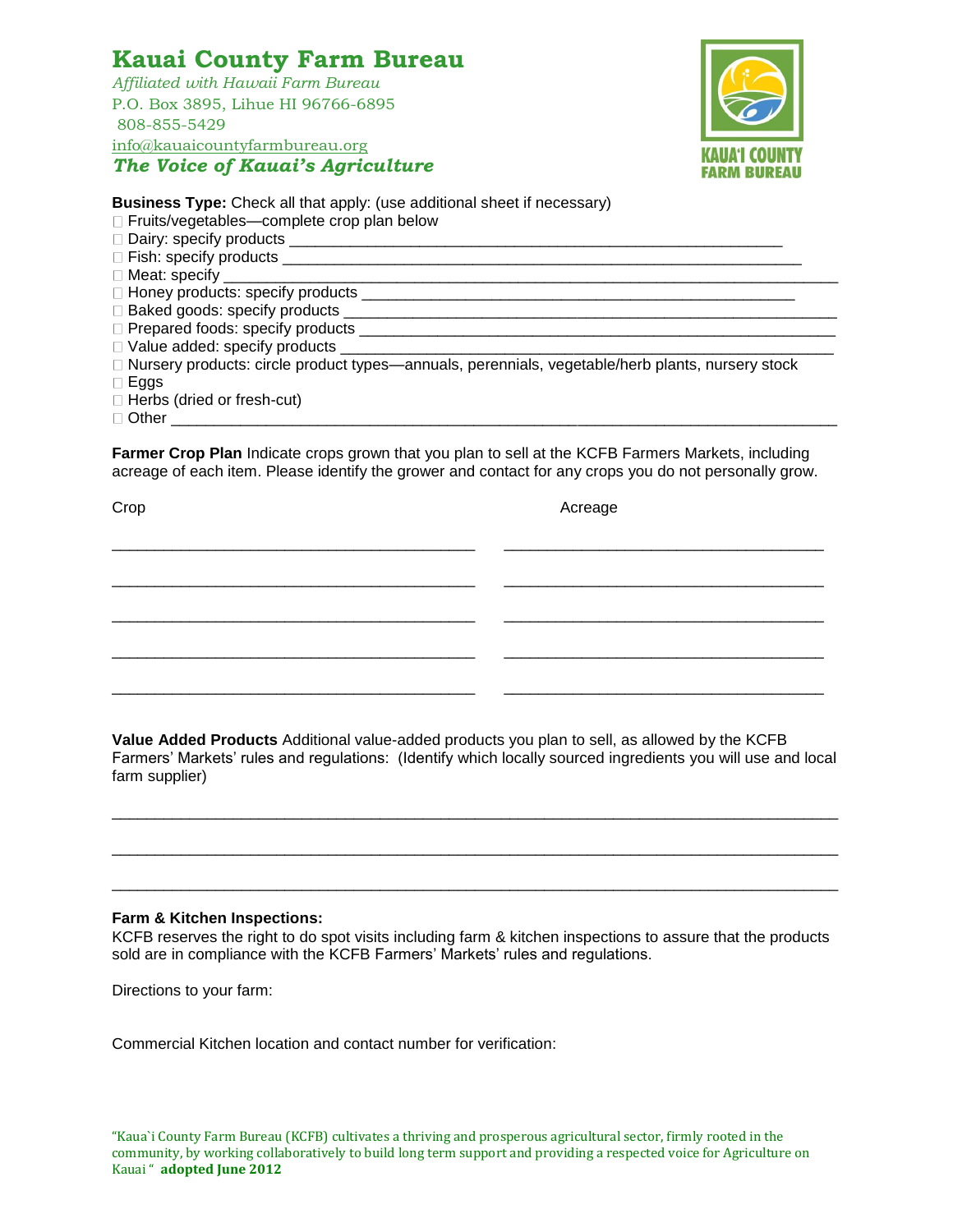## **Kauai County Farm Bureau** *Affiliated with Hawaii Farm Bureau*

P.O. Box 3895, Lihue HI 96766-6895 808-855-5429 [info@kauaicountyfarmbureau.org](mailto:info@kauaicountyfarmbureau.org) *The Voice of Kauai's Agriculture*



### **AGREEMENT (Application is not complete unless signed below.):**

I understand that the Kauai County Farm Bureau reserves the right to cancel this application/agreement, with or without cause, at any time.

The Kauai County Farm Bureau has the right to terminate this application/agreement if I do not abide by the rules and requirements set forth in "Farmers' Market Handbook," or if I conduct myself in a manner that is injurious to the best interest of KCFB, its mission and purpose.

| FOR KCFB USE ONLY                                                           |        |        |        |
|-----------------------------------------------------------------------------|--------|--------|--------|
| Based on reviewed products to be sold, Vendor category is determined to be: | Tier 1 | Tier 2 | Tier 3 |
|                                                                             |        |        |        |
| Signature of Vendor                                                         |        |        |        |
|                                                                             |        |        |        |
| Print Name of Vendor                                                        |        |        |        |
|                                                                             |        | Date   |        |
| Signature of Booth Manager                                                  |        |        |        |
| Print Name of Booth Manager                                                 |        | Date   |        |
| Please mail to:<br>Kauai County Farm Bureau<br><b>PO Box 3895</b>           |        |        |        |

**Lihue, HI 96766 or email scan to [info@kauaicountyfarmbureau.org](mailto:info@kauaicountyfarmbureau.org)**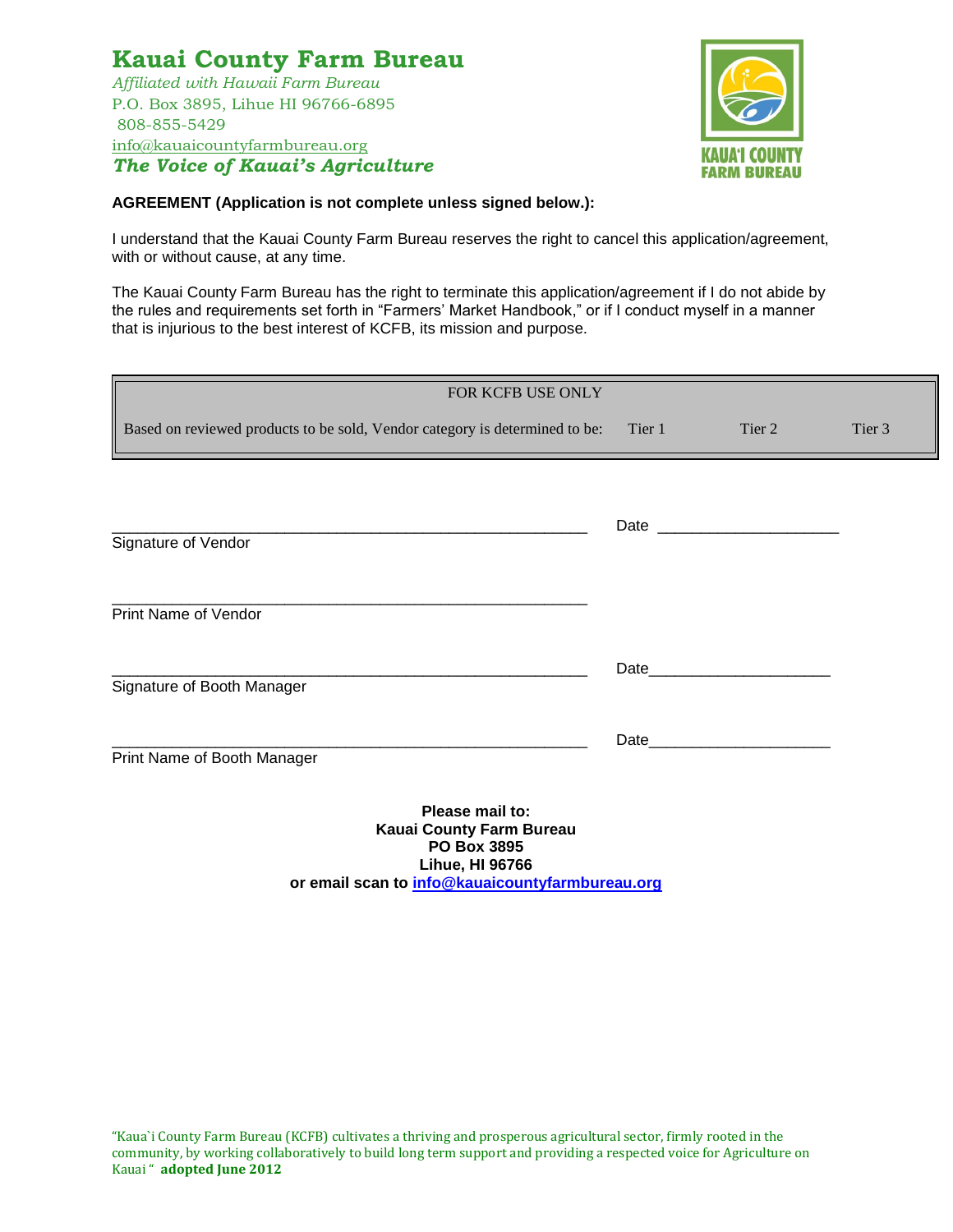## **Kauai County Farm Bureau** *Affiliated with Hawaii Farm Bureau* P.O. Box 3895, Lihue HI 96766-6895 808-855-5429 [info@kauaicountyfarmbureau.org](mailto:info@kauaicountyfarmbureau.org) *The Voice of Kauai's Agriculture*



#### **KCFB FARMERS' MARKET WAIVER**

THIS WAIVER made this \_\_\_\_\_\_\_\_\_\_\_day of \_\_\_\_\_\_\_\_\_\_\_, 20\_\_\_\_\_\_, by and between the KAUAI

COUNTY FARM BUREAU (hereinafter referred to as "FARMERS' MARKET"), and

\_\_\_\_\_\_\_\_\_\_\_\_\_\_\_\_\_\_\_\_\_\_\_\_\_\_\_\_\_\_\_\_\_\_\_\_\_\_\_\_\_\_\_\_, (hereinafter referred to as "PARTICIPANT").

WHEREAS, Farmers' Market is engaged in the planning, promotion and production of:

\_\_\_ Kaua'i Community Market, Saturdays, 9:30 a.m. – 1:00 p.m. at Kauai Community College

\_\_\_\_Kaua'i Culinary Market, Wednesdays, 3:30 – 6:00 p.m. at the Shops at Kukui'ula

LIABILITY AND INDEMNITY. Farmers' Market assumes no risk; and by acceptance of this Waiver, Participant expressly releases Farmers' Market, its directors, officers, staff, employees and representatives of and from any and all liability for any damage, injury or loss to any person or property which may arise from the performance, by Participant, and agrees to hold and save Farmers' Market, its directors, officers, staff, employees and representatives harmless of and from any loss or damage by reason thereof. Farmers' Market, its directors, officers, staff, employees and representatives assume no responsibility whatsoever for any property brought onto the Market Grounds, and is hereby expressly released and discharged from any and all liability from any property loss.

Farmers' Market, any of its directors, officers, staff, employees and representative shall not be responsible for any loss, injury, or damage, which may occur to Participant or its property, arising from any cause whatsoever, prior to, during and subsequent to the Farmers' Markets.

Participant, by signing this Waiver, expressly understands that it releases Farmers' Market, its directors, officers, staff, employees and representatives and agrees to indemnify them against any and all claims and actions for personal injury, death and property damages arising from or resulting from or in any way connected with the performance, by Participant, of its rights, duties and obligations.

Participant shall name the respective Farmers' Market as Additional Insured on Participant's General Liability Policy and Participant must furnish a Certificate of Insurance showing such coverage to KCFB.

Participant shall, in addition, reimburse Farmers' Market for all its costs and expenses, including reasonable attorneys' fees, incurred or imposed in connection with the defense of any such claims.

- 1. AMENDMENTS. This Waiver shall not be amended or modified except by an instrument signed by all parties, hereto.
- 2. AUTHORITY OF UNDERSIGNED. The undersigned Participant acknowledges and understands this Waiver is being signed by Participant entering on the Market Grounds pursuant to the performance, by Participant of its right, duties and obligations under this Agreement, and that Participant understands and agrees to abide by the terms of this Waiver.